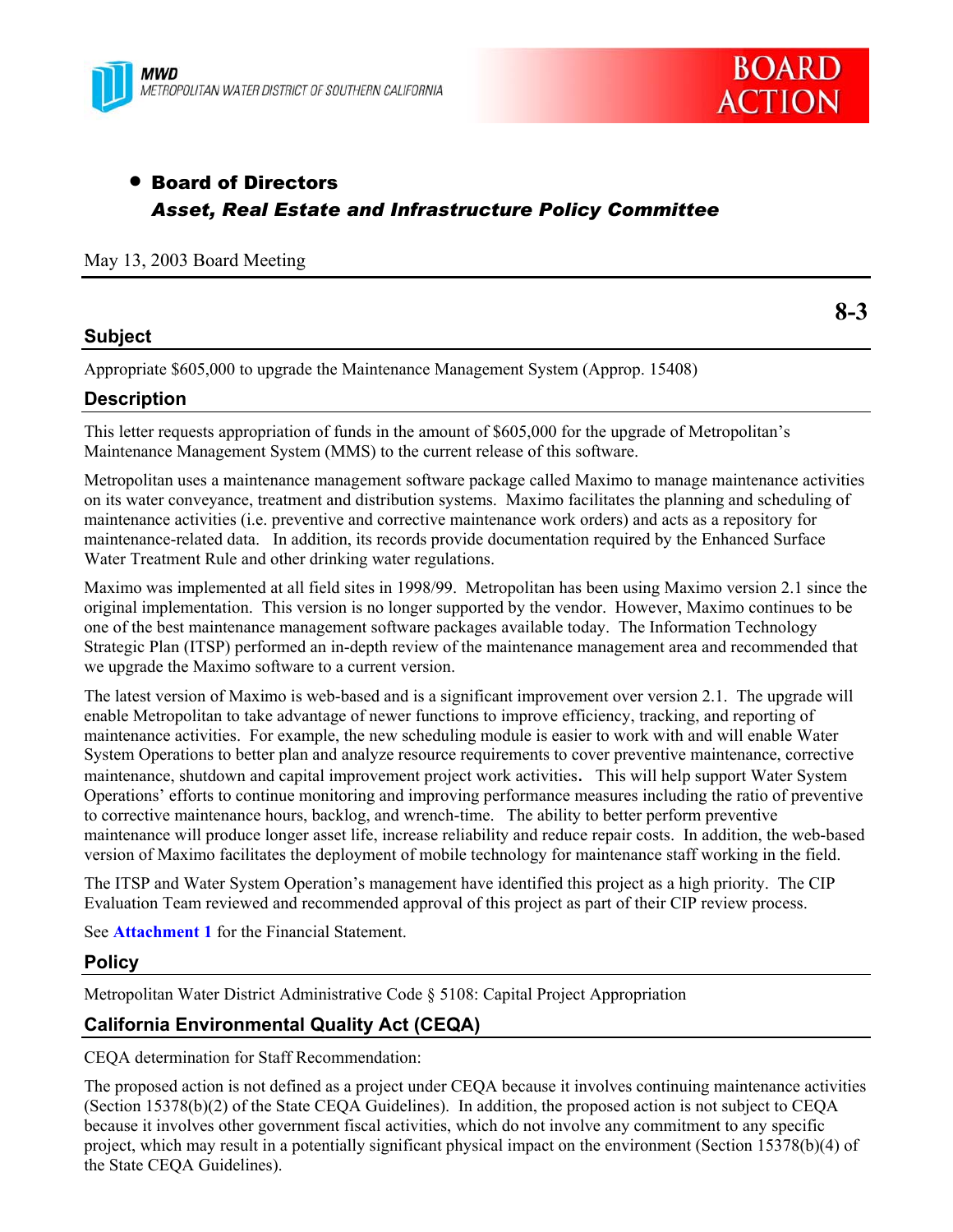The CEQA determination is: Determine that the proposed action is not subject to the provisions of CEQA pursuant to Sections 15378(b)(2) and 15378(b)(4) of the State CEQA Guidelines.

#### **Staff Recommendation**

Adopt the CEQA determination and appropriate funds in the amount of \$605,000 for the Maintenance Management System Upgrade (Approp. 15408).

**Fiscal Impact**: \$605,000 in budgeted capital expenditures under Approp. 15408 and \$105,000 in O&M expenditures.

4/16/2003 **Wolfe** *Date*

*Manager, Corporate Resources* 

4/28/2003 **Ronald R. Gaste** *Date*

*Chief Executive Officer* 

**Attachment 1 – Financial Statement for Maintenance Management System (MMS)** 

BLA #1941